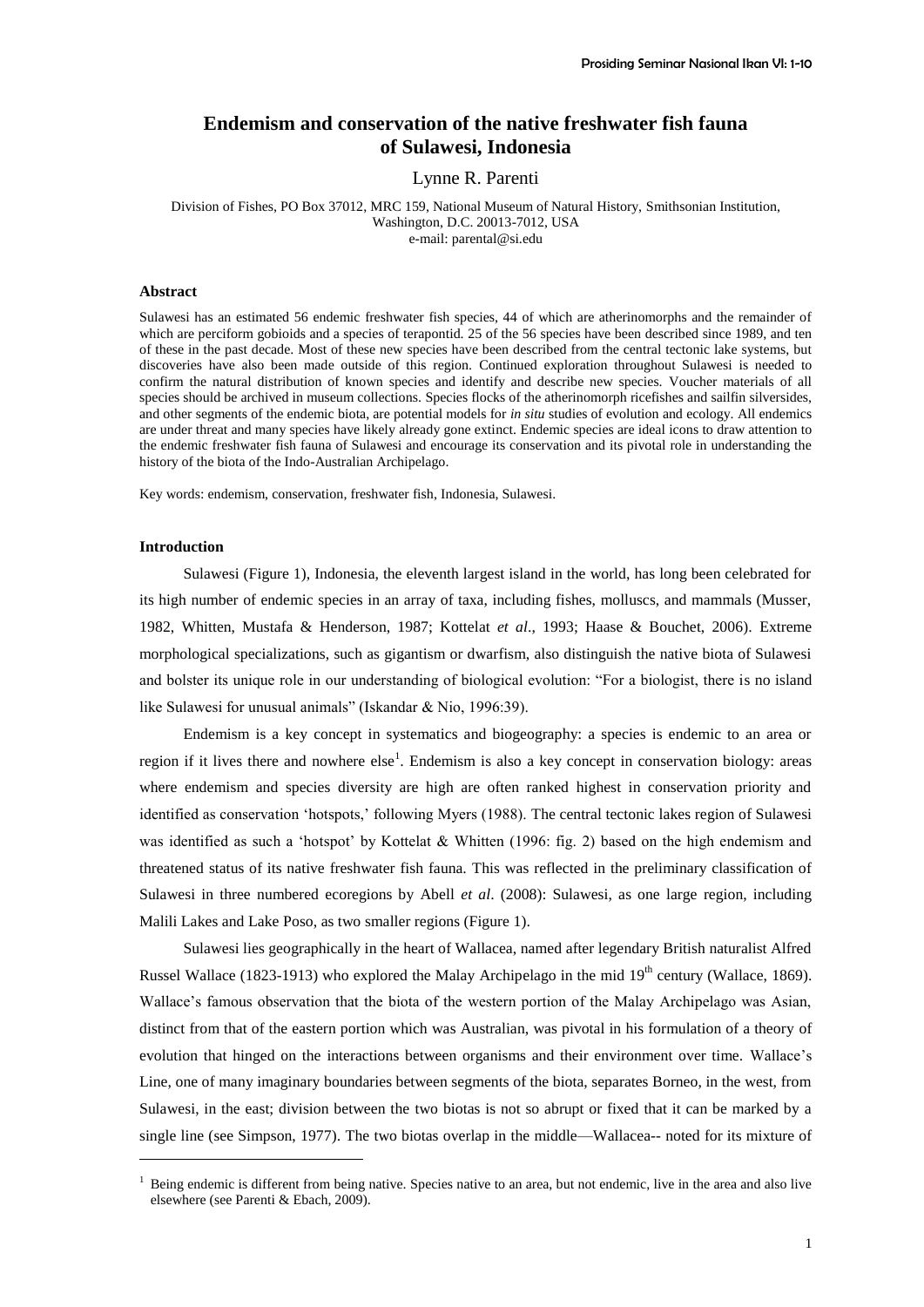western and eastern Indo-Australian Archipelago biotic segments, and its endemism (see Parenti & Ebach, 2010, and below).



Figure 1. Outline map of the main island of Sulawesi and some associated smaller islands. Central tectonic lakes are labeled. Star (\*) on Muna Island is approximate type locality of *Oryzias woworae* Parenti & Hadiaty (2010)

Wallace's visits to the island were limited largely to northern Sulawesi in and around Manado and southwestern Sulawesi in and around Makassar. It fell to two Swiss biologist and anthropologist cousins, Paul (1856 -1929) and Fritz (1859-1942) Sarasin, to explore the central Sulawesi tectonic region and bring the endemic lacustrine fauna to the attention of the scientific community (see Boulenger, 1897). The cousins Sarasin made two extensive expeditions to Sulawesi in 1893-1896 and 1902-1903 (Sarasin & Sarasin, 1897, 1898, 1905). They are remembered in the name of many Sulawesi endemics, together, as in the ricefish *Oryzias sarasinorum* (Popta, 1905), the goby *Mugilogobius sarasinorum* (Boulenger, 1897), the sailfin silverside *Telmatherina sarasinorum* Kottelat, 1991, and the gastropod *Sulawesidrobia sarasinorum* Haase & Bouchet, 2006, or alone, as in the coleopteran *Paramblymora sarasini* Breuning, 1961. Their names are also attached to taxa as authors, as for the freshwater gastropod genus *Tylomelania* Sarasin & Sarasin, 1897. As their discoveries came to light in the late  $19<sup>th</sup>$  and early  $20<sup>th</sup>$  centuries, the unique role of Sulawesi in evolutionary biology and biogeography was secured.

### **Endemism of sulawesi's freshwater fishes**

Despite the allure of Sulawesi, description of it native fish fauna has been slow and sporadic. There are currently an estimated 56 recognized endemic freshwater fish species known from Sulawesi (Appendix 1), more than double the 25 endemic species listed by Whitten, Mustafa & Henderson (1987: table 4.10).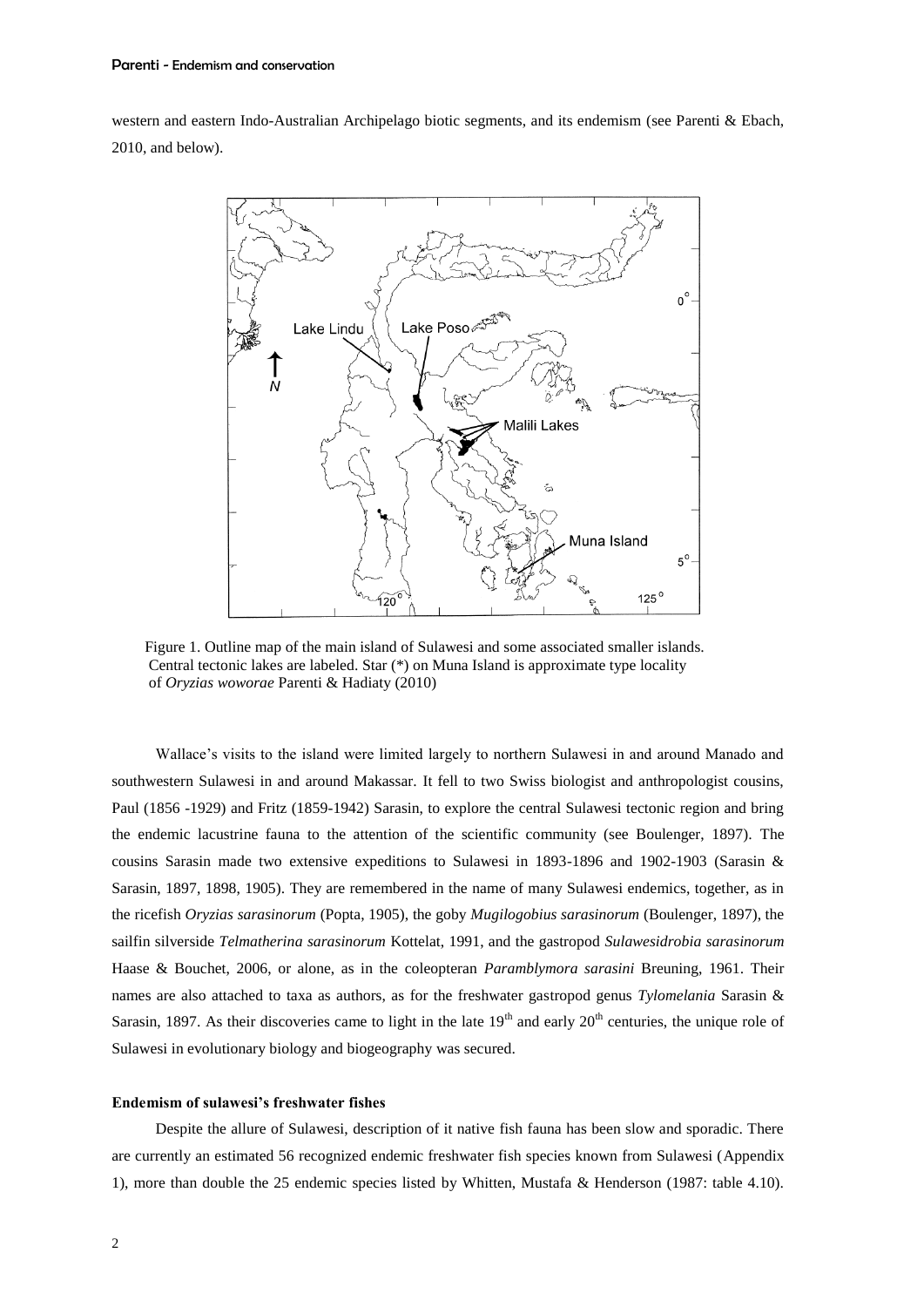Noting corrections, including synonymies, and additions to the Whitten, Mustafa & Henderson (1987) list, 25 endemic species were described before 1939, and not another until 1972.

Reports in the aquarium literature of stunning native freshwater fishes, especially in the genus *Oryzias* (e.g., Schrey, 1978), helped reignite interest in the Sulawesi fish fauna beginning in the last quarter of the 20th century. Maurice Kottelat, a Swiss biologist, like the Sarasins, explored Lake Poso and the Malili Lakes in the late 1980s, collected new species and rediscovered and redescribed the endemic Malili Lakes *Oryzias* (Kottelat, 1989a, b, 1990a). The number of endemic species rose abruptly in the early 1990s with his description of 12 new endemic species (Kottelat, 1990 b, c, d, 1991; Larson & Kottelat, 1992). Sulawesi was then reported to have the highest percentage of endemic freshwater fish species among Indonesian islands (Kottelat *et al*, 1993: table 1): 52 endemics out of a total of 68 native species, or 76%. Since 1993, 12 *more* new species have been described and four zenarchopterid species placed in synonymy (Meisner, 2001). The endemic status of some other species is questionable. The wide-spread, well-known *Oryzias celebensis*, for example, has been reported also from Timor (see Parenti, 2008). Even with such corrections, the number of valid native, including endemic, Sulawesi species continues to rise because of focused, intense field exploration and study of archival, museum specimens. Type specimens of the recently described ricefish *Oryzias bonneorum* Parenti, 2008 were collected by entomologists in Lake Lindu (Figure 1) in 1939 as part of mosquito-control studies and held in the Zoological Museum Amsterdam. Their identification as a new species and hypothesis of the species' phylogenetic relationships was made through comparative morphological study, primarily of external anatomy and osteology, without benefit of live color notes. Additional new species of gobies have been identified in collections and await description (Larson, 2001; Hoese & Kottelat, 2005).

Collections over the past two decades have continued to focus on the tectonic lakes: Lake Poso and the Malili Lakes system (e.g., Herder *et al*., 2006). *Telmatherina albolabiosus* Tantu & Nilawati, 2008, Lake Matano, Malili Lakes, is the first sailfin silverside described since 1991. A new ricefish, *Oryzias hadiatyae* Herder & Chapuis, 2010 was just described from Lake Masapi, also in the Malili lake system. Other regions undoubtedly also harbor new species and should continue to be explored. The Southeast Asian atheriniform family Phallostethidae was unknown from Sulawesi until a 1995 collection uncovered a species living in the Gowa District, Southwestern Sulawesi (Parenti & Louie, 1998). A collection in 2007 from Muna Island by Daisy Wowor, Museum Zoologicum Bogoriense (MZB), revealed the astonishing new *Oryzias woworae* Parenti & Hadiaty, 2010, an endemic species with the most striking live coloration of any known ricefish: adult males and females have a brilliant red and blue color pattern. These specimens have already attracted attention of the aquarium trade. These recent discoveries support the exciting possibility of additional endemic fish species in Sulawesi in all habitats.

Along with discovery of the new species has come understanding that the lakes contain species flocks of adrianichthyids (ricefishes) and telmatherinids (sailfin silversides) and smaller, in number, yet still notable, groups of species of gobiids. Species flocks encourage study of evolutionary patterns and processes and the Malili lakes are fast becoming a popular natural laboratory where hypotheses can be proposed, tested and debated. Introgressive hybridization has been proposed as a factor in the speciation of the Malili lake telmatherinids (Herder *et al*., 2006). In contrast, ecological specialization and allopatric speciation were proposed as factors driving the speciation of a species flock of Malili lake atyid freshwater shrimps (von Rintelen *et al*., 2010).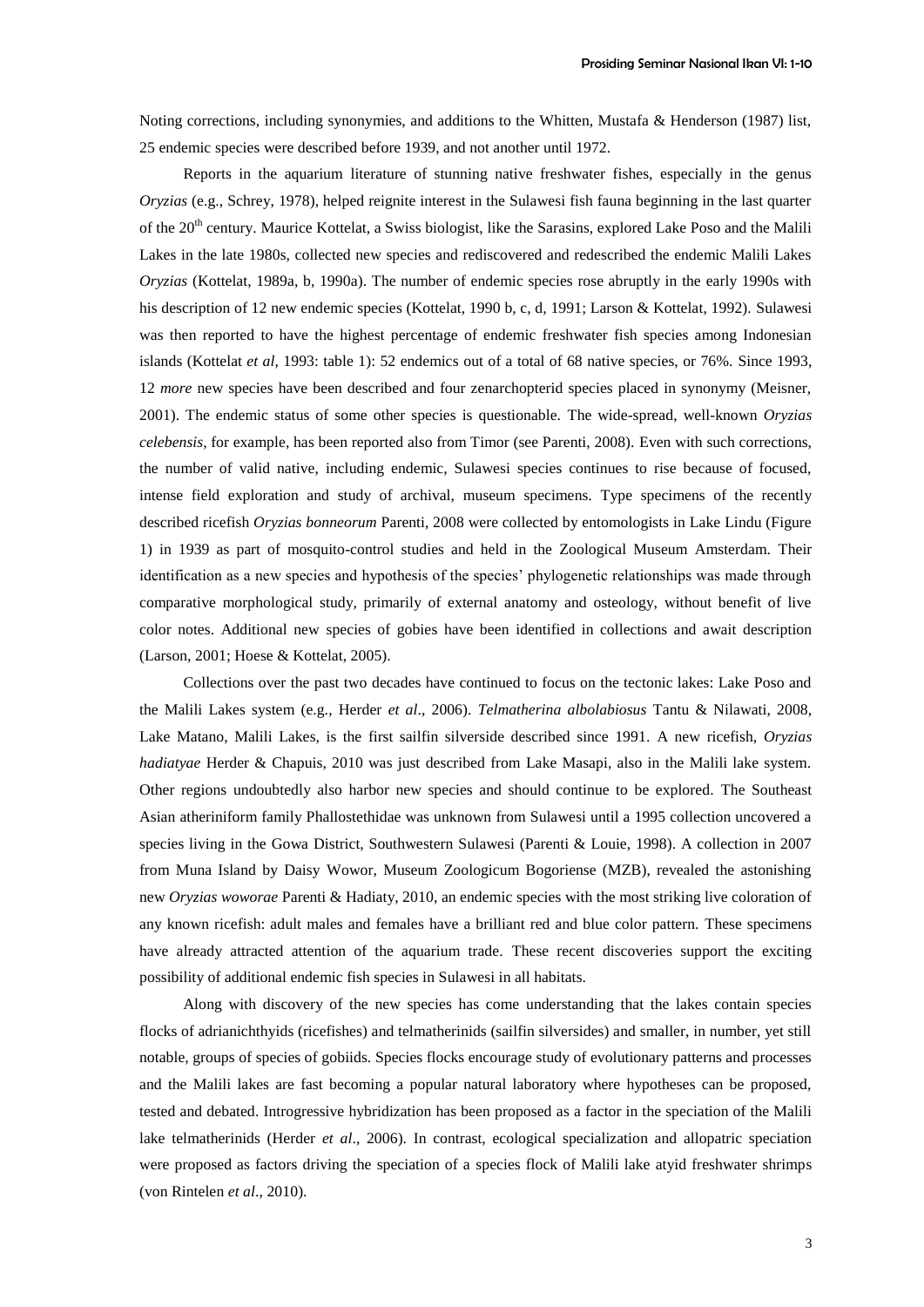Ricefishes are well known by the medaka, *Oryzias latipes*, an Asian species that is one of the three most popular model organisms among bony fishes (see Parenti, 2008). Sulawesi ricefishes are especially ideal for studies of fish reproduction. *Adrianichthys oophorus* was described as representing a new reproductive guild, pelvic brooders, so named because females hold clusters of fertilized eggs between their pelvic fins and body until hatching (Kottelat, 1990b). Other species may be hermaphrodites (see Parenti, 2008). The endemic ricefishes are a largely untapped resource for evolutionary biological and ecological investigations.

### **Phylogeny and history of sulawesi endemism**

Endemism in Sulawesi fishes is phylogenetically focused. Endemism of freshwater fishes is remarkably well-documented among the atherinomorph orders Atheriniformes and Beloniformes which, together, comprise 44 of the 56 endemics (Table I). Freshwater species of the perciform fish family Gobiidae are represented by ten endemic species in the genera *Mugilogobius, Glossogobius* and *Redigobius,*  and the closely related family Eleotridae by one species in the genus *Bostrychus.* A single species of the perciform family Terapontidae completes the list.

Explanations for Sulawesi's high degree of endemism and diversity have emphasized its long-term, complex geological history. Sulawesi lies at the triple junction of the Asian, Australian and Pacific lithospheric plates (Hall, 2002; Villeneuve *et al*., 2002). The western and eastern parts of Sulawesi are sutured in central Sulawesi, site of the deep, tectonic lake systems. Overlap of the western and eastern portions of the Indo-Australian biota in the southwestern arm of Sulawesi has been demonstrated for several groups of endemic freshwater fishes (e.g., Parenti & Louie, 1998, phallostethids; Meisner, 2001, zenarchopterids) mirroring the distributions of many other taxa in an area of biotic overlap or interdigitation (e.g., Croizat, 1964). But, there are no large-scale comparative biogeographic studies (sensu Parenti & Ebach, 2009, 2010) of the endemic freshwater fish biota that could provide more complex statements of relationships among areas to test geological or climatological histories. These must await further description of taxa, proposals of areas of endemism, and concordant phylogenetic and biogeographic analyses.

Comprehensive surveys of aquatic habitats are necessary to reveal a more detailed and accurate picture of the natural distribution of fish taxa and, therefore, the endemic areas. No ricefishes were reported from North Sulawesi in the preliminary review by Haryono & Tjakrawidjaja (2004), but we hesitate to conclude that ricefishes do not live there. Ricefishes were considered to be restricted to the central part of Sulawesi (see Soeroto & Tungka, 1996); yet recent collections confirm their much broader distribution (e.g., Parenti & Hadiaty, 2010). Coastal areas have been particularly neglected.

#### **Threat of endemic biota**

The endemic biota of Sulawesi was acknowledged as threatened just as it was becoming better understood and documented (Whitten, Nash, Bishop & Clayton, 1987). Threats to the biota are well-known. Chief among them is their restricted distribution and habitat specialization, a natural threat to endemics worldwide (De Silva *et al*., 2007). Human mediated threats are more obvious and include, but are not limited to: flow alteration and water diversion, habitat loss and modification, pollution, introduction of exotic species, and overfishing (see Kottelat, 2002). All of these factors threaten the native fish fauna of Sulawesi, with perhaps pollution and introduction of exotics predominant (see Parenti & Soeroto, 2004).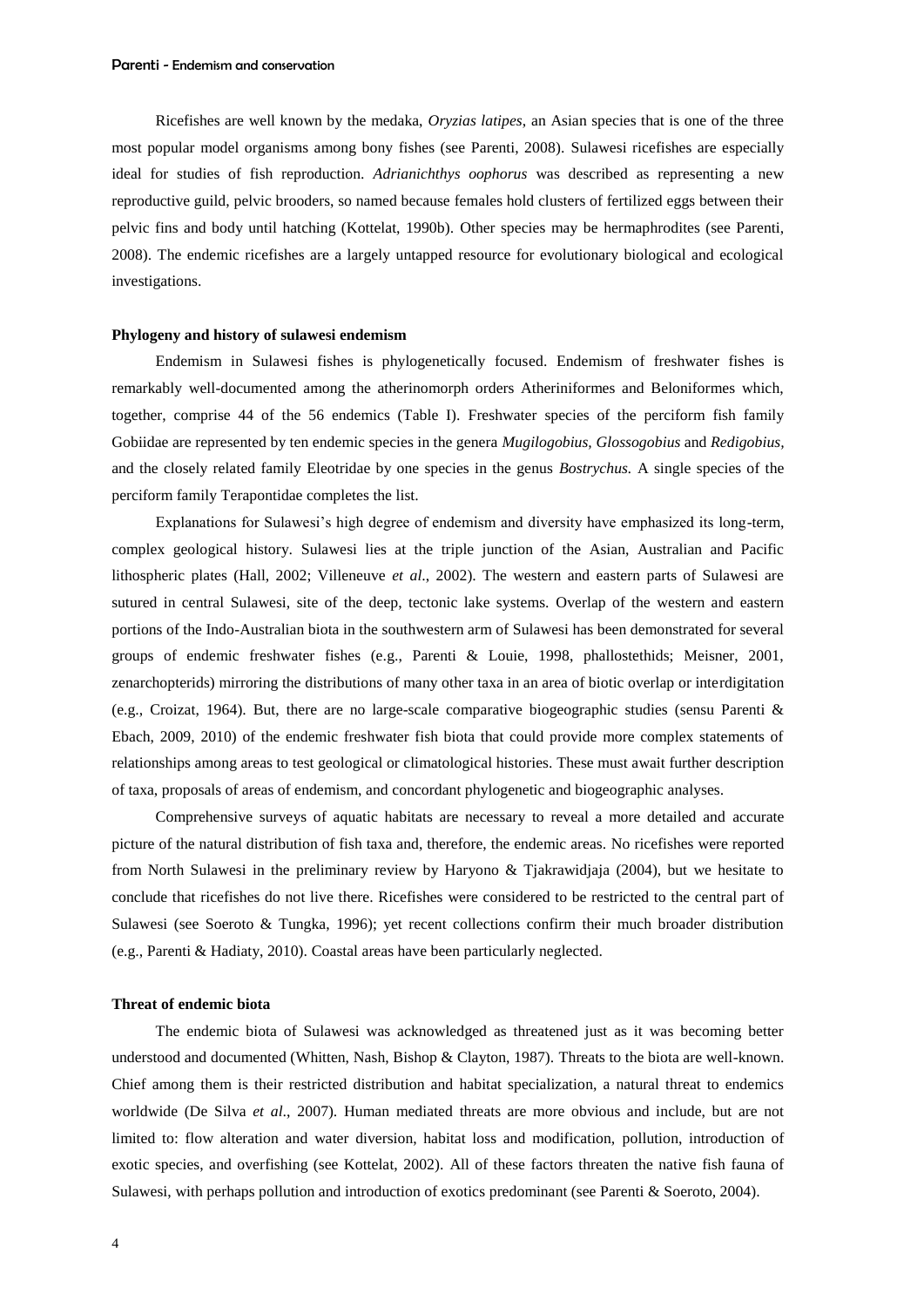Introduction of exotic species has been rampant in the tectonic lakes. The number of documented introduced species is staggering. Sixteen exotics were reported by Tantu & Nilawati (2007) from Lake Matano, including the guppy, *Poecilia reticulata*, the common carp, *Cyprinus carpio*, and Mozambique tilapia, *Oreochromis mossambicus*, three species widely introduced worldwide in freshwater habitats. These assaults on the endemic fish fauna have undoubtedly caused the extinction of several species in Sulawesi. The large ricefish or buntingi, genus *Adrianichthys*, endemic to Lake Poso, comprise four species, two of which, *A. kruyti* and *A. roseni*, have not been collected in decades (see materials in Parenti, 2008). A third species, *A. oophorus*, was abundant in 1995 (Parenti & Soeroto, 2004). An adult female *Adrianichthys poptae* measuring 146 mm Standard Length (SL) and 180 mm in total length, was collected on hook-andline in April, 1991 by Adrian Sigilipu, a local schoolmaster (Figure 2; Soeroto & Tungku, 1991; B. Soeroto, pers. comm.). Published reports indicate that the species was collected as most recently as 2003 (Parenti & Soeroto, 2004). These *A. poptae* specimens are not known to have been deposited in museum collections, which means, unfortunately, that their identification and continued existence in Sulawesi cannot be confirmed.



Figure 2. *Adrianichthys poptae*, adult female, 146 mm SL, Collected 1991 from Lake Poso by Adrian Sigilipu. Photograph by L. R. Parenti, Manado, Sulawesi, August, 1995.

#### **Summary recommendations**

Endemic species are ideal icons to generate national and international interest in and encourage conservation of the endemic freshwater biota of Sulawesi. Its rich natural heritage has long been heralded and is well-understood to be worth conserving for future generations. Ideally, all exotic species would be extirpated and natural habitats returned to their original condition, yet, this is not practical. More important, it is beyond the scope of individual biologists. Recommendations here focus on what can be done now to ensure that more of the native fauna is properly documented and conserved:

*Voucher specimens should be deposited in museums worldwide*. Natural history collections are our archives of biodiversity on Earth. Representative specimens of all species, especially type specimens, should be deposited in the MZB, Cibinong, and other collections worldwide, as appropriate. Records based on specimens that have not been deposited in a *bona fide* collection cannot be confirmed and are suspect.

*Unique role of Sulawesi endemic in studies of evolutionary patterns and processes should be encouraged.* Sulawesi is a natural biological laboratory. The unique reproductive and other morphological characters of Sulawesi's endemic fishes can attract worldwide attention. Perhaps the next model organism will come from Sulawesi. Overfishing, especially by the aquarium trade, should be discouraged. Species may be bred in captivity for broad scale distribution to aquaria and laboratories rather than fished out of their natural habitat to elimination.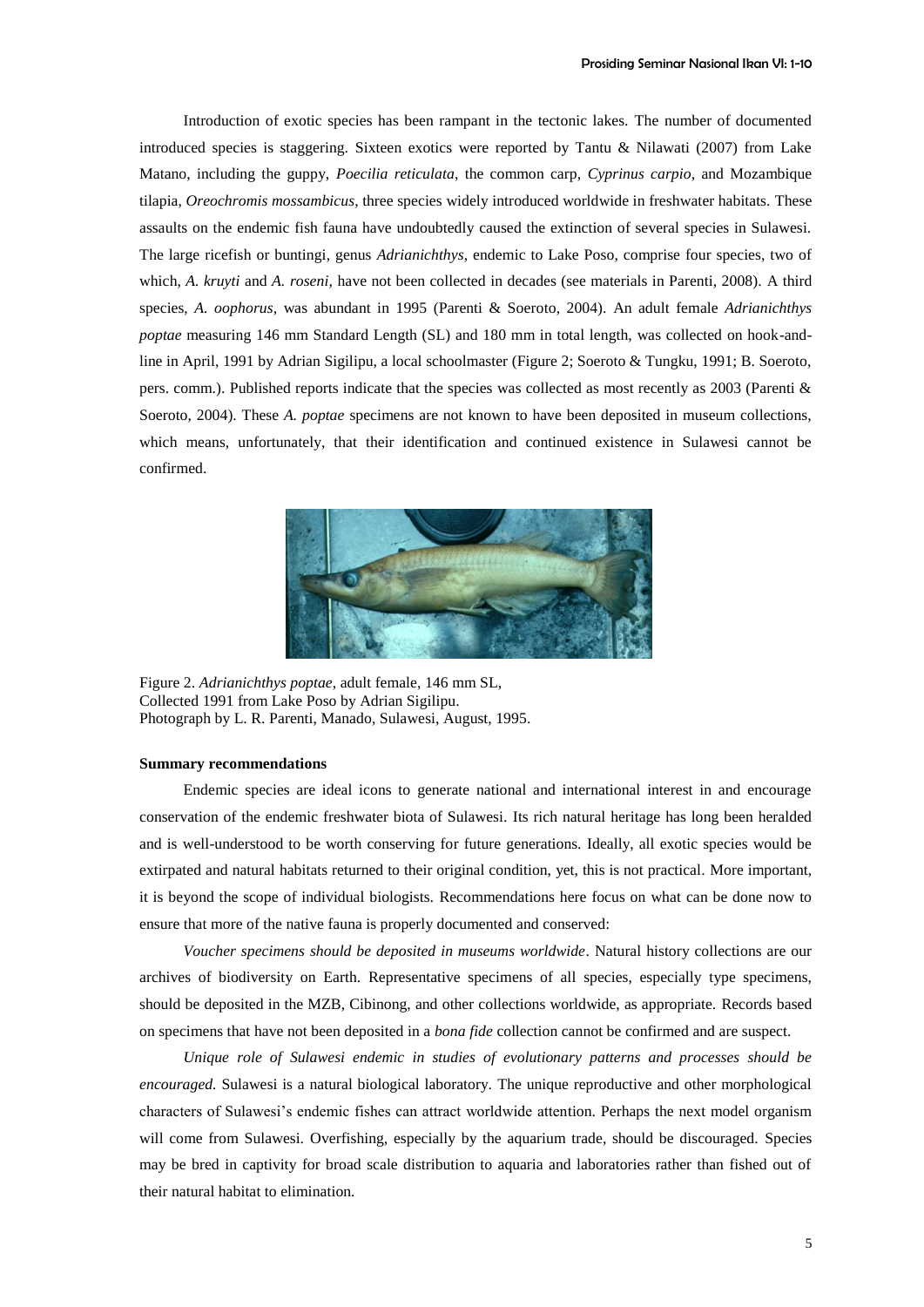*International collaborations and training programs should be supported*. The proper care and preservation of natural history materials requires specialized knowledge that is handed down from generation to generation (see Parenti, 1999). International collaborations will help train the next generation of biologists, collection managers, and policy makers and continue to build and care for natural history collections. Exchange of select materials between Indonesia and other countries will make specimens of these taxa less vulnerable to the ultimate destruction they could possibly face if maintained in just one museum collection. Careful planning and collaboration can ensure that the rich natural history heritage of Sulawesi is appreciated and enjoyed well into the future.

#### **Acknowledgment**

I am grateful for the invitation to be a keynote speaker at the Seminar Nasional Ikan VI and Kongres Masyarakat Iktiologi Indonesia III and thank the organizing committee, in particular Renny K. Hadiaty, Cibinong, and Daniel Lumbantobing and his family, for their gracious hospitality during my stay in Indonesia. Travel and other expenses were supported by the Herbert R. and Evelyn Axelrod Chair in Systematic Ichthyology in the Division of Fishes, National Museum of Natural History, Smithsonian Institution, Washington, DC, USA. Bambang Soeroto, Manado, provided information on ricefishes collected in Lake Poso.

## **Literature cited**

- Abell, R., M. L. Thieme, C. Revenga, M. Bryer, M. Kottelat, N. Bogutskaya, B. Coad, N. Mandrak, S. Contreras Balderas, W. Bussing, M. L. J. Stiassny, P. Skelton, G. R. Allen, P. Unmack, A. Naseka, R. Ng, N. Sindorf, J. Robertson, E. Armjio, J. V. Higgins, T. J. Heibel, E. Wikramanayake, D. Olson, H. L.López, R. E. Reis, J. G. Lundberg, M. H. Sabaj Pérez, & P. Petry. 2008. Freshwater ecoregions of the world: A new map of biogeographic units for freshwater biodiversity conservation. *BioScience*, 5: 403-414.
- Boulenger, G. A. 1897. An account of the freshwater fishes collected in Celebes by Drs. P. & F. Sarasin. *Proceedings of the Zoological Society of London*, April 6, 1897:426-429, pl. 28.
- Breuning, S. 1961. Einige neue Lamiinae von Celebes aus dem naturhistorischen Museum, Basel. *Verhandlungen der Naturforschenden Gesellschaft im Basel* 72: 120-121.
- Collette, B.B. 2004. Family Hemiramphidae Gill 1859 –halfbeaks. *California Academy of Sciences Annotated Checklists of Fishes* number 22, 35 pp.
- Croizat L. 1964. *Space, time, form: The biological synthesis*. Caracas: Author.
- De Silva, S.S., Abery, N.W., Nguyen, T. T. T. 2007. Endemic freshwater finfish of Asia: distribution and conservation status. *Diversity and Distributions* 13:172-184.
- Eschmeyer, W.N. 2010. *Catalog of fishes*. California Academy of Sciences, San Francisco, CA, online database accessed October 21, 2010, at <http://research.calacademy.org/ichthyology/catalog/> fishcatmain.asp.
- Haase, M & Bouchet, P. 2006. The radiation of hydrobioid gastropods (Caenogastropoda, Rissooidea) in ancient Lake Poso, Sulawesi. *Hydrobiologia* 556:17-46.
- Hall, R. 2002. Cenozoic geological and plate tectonic evolution of SE Asia and the SW Pacific: Computerbased reconstructions, model and animations. *Journal of Asian Earth Science* 20: 353-43.
- Haryono & Tjakrawidjaja, A.H. 2004. *Studies on: The freshwater fishes of North Sulawesi*. Bidang Zoologi-Pusat Penelitian Biologi, Lembaga Ilmu Pengetahuan Indonesia, Bogor.
- Herder, F., Chapuis, S. 2010. *Oryzias hadiatyae*, a new species of ricefish (Atherinomorpha: Beloniformes: Adrianichthyidae) endemic to Lake Masapi, Central Sulawesi, Indonesia. *The Raffles Bulletin of Zoology* 2010 58(2): 269-280.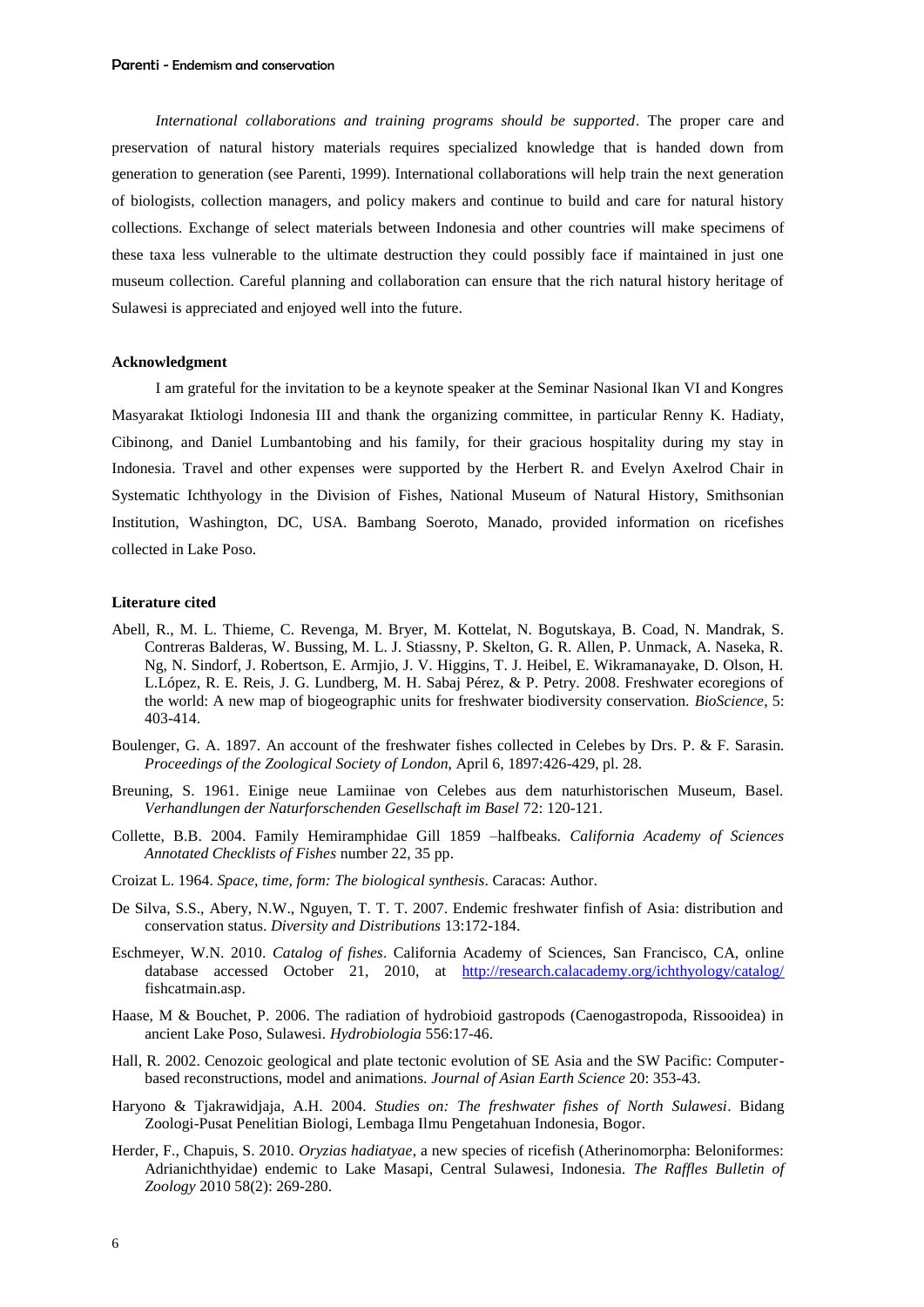- Herder, F., Nolte, A.W., Pfaender, J., Schwarzer, J., Hadiaty, R.K. & Schliewen, U.K., 2006. Adaptive radiation and hybridization in Wallace's Dreamponds: evidence from sailfin silversides in the Malili Lakes of Sulawesi. *Proceedings of the Royal Society B* 273:2209-2217.
- Hoese, D. F. & Kottelat, M. 2005. *Bostrychus microphthalmus*, a new microphthalmic cavefish from Sulawesi (Teleostei: Gobiidae). *Ichthyological Exploration of Freshwaters* 16: 183-191.
- Iskandar, D.T., Nio, T.K., 1996. The amphibians and reptiles of Sulawesi, with notes on the distribution and chromosomal number of frogs. Pp. 39-46. In: *Proceedings of the first international conference on eastern Indonesian-Australian vertebrate fauna, Manado, Indonesia, November 22-26, 1994.*Kitchener, D.J. & Suyanto, A. (eds.). Western Australian Museum for Lembaga Ilmu Pengetahuan Indonesia, Perth, W.A.
- Kottelat, M. 1989a. Der Matano-See. *Aquarien und Terrarien Zeitschrift* 42: 616-618.
- Kottelat, M. 1989b. Der Towuti-See. *Aquarien und Terrarien Zeitschrift* 42: 681-684.
- Kottelat, M. 1990a. Sulawesi: Flussfische. *Aquarien und Terrarien Zeitschrift* 43: 735-738.
- Kottelat, M. 1990b. Synopsis of the endangered Buntingi (Osteichthyes: Adrianichthyidae and Oryziidae) of Lake Poso, Central Sulawesi, Indonesia, with a new reproductive guild and descriptions of three new species. *Ichthyological Exploration of Freshwaters* 1: 49-67.
- Kottelat, M. 1990c. The ricefishes (Oryziidae) of the Malili lakes, Sulawesi, Indonesia, with description of a new species. *Ichthyological Exploration of Freshwaters* 1: 151-166.
- Kottelat, M. 1990d. Sailfin silversides (Pisces: Telmatherinidae) of Lakes Towuti, Mahalona and Wawantoa (Sulawesi, Indonesia) with descriptions of two new genera and two new species. *Ichthyological Exploration of Freshwaters* 1:35-54.
- Kottelat, M. 1991. Sailfin silversides (Pisces: Telmatherinidae) of Lake Matano, Sulawesi, Indonesia, with descriptions of six new species. *Ichthyological Exploration of Freshwaters* 1: 321-344.
- Kottelat, M. 2002. Aquatic ecosystems: neglected biodiversity. pp. 30-35, In: *Terrestrial ecoregions of the Indo-Pacific. A conservation assessment.* Wikramanayake, W., Dinerstein, E., Loucks, C. J., Olson, D.M., Morrison, J., Lamoreaux, J., McKnight, M. & Hedao, P. (eds.). Island Press, Washington, D.C.
- Kottelat, M. & Whitten, T. 1996. Freshwater biodiversity in Asia with special reference to fish. *World Bank Technical Paper* 343, 59 pp.
- Kottelat, M., Whitten, A.J., Kartikasari. S.N., & Wirjoatmodjo. S. 1993. *Freshwater fishes of Western Indonesia and Sulawesi.* Hong Kong: Periplus Editions (HK) Ltd. in collaboration with the Environmental Management Development in Indonesia (EMDI) Project, Ministry of State for Population and Environment, Republic of Indonesia. Jakarta.
- Larson, H.K. 2001. A revision of the gobiid fish genus *Mugilogobius* (Teleostei: Gobioidei), and its systematic placement. *Records of the Western Australian Museum* Supplement no. 62.
- Larson, H. K.& Kottelat, M. 1992. A new species of *Mugilogobius* (Pisces: Gobiidae) from Lake Matano, central Sulawesi, Indonesia. *Ichthyological Exploration of Freshwaters* 3: 225-234.
- Meisner, A.D. 2001. Phylogenetic systematics of the viviparous halfbeak genera *Dermogenys* and *Nomorhamphus* (Teleostei: Hemiramphidae: Zenarchopterinae). *Zoological Journal of the Linnean Society* 133: 199-283 .
- Musser, G.G. 1982. Results of the Archbold Expeditions No. 110. *Crunomys* and the small bodied shrew rats native to the Philippine islands and Sulawesi. *Bulletin of the American Museum of Natural History*  174:1-95
- Myers, N. 1988. Threatened biotas: ‗hotspots' in tropical forests. *Environmentalist* 8:1-20.
- Parenti, L. R. 1999. *Collective spirit*. [Commentary on] *Collection building in Ichthyology and Herpetology.* 1997*.* T. W. Pietsch & W. D. Anderson, Jr., (eds.), American Society of Ichthyologists and Herpetologists*. Environmental Biology of Fishes* 55:203-206.
- Parenti, L. R. 2008. A Phylogenetic Analysis and taxonomic revision of Ricefishes, *Oryzias* and relatives (Beloniformes, Adrianichthyidae). *Zoological Journal of the Linnean Society* 154: 494-610.
- Parenti, L. R. & Ebach, M.C. 2009.*Comparative Biogeography: Discovering and Classifying Biogeographical Patterns of a Dynamic Earth.* University of California Press, Berkeley. 295 pp.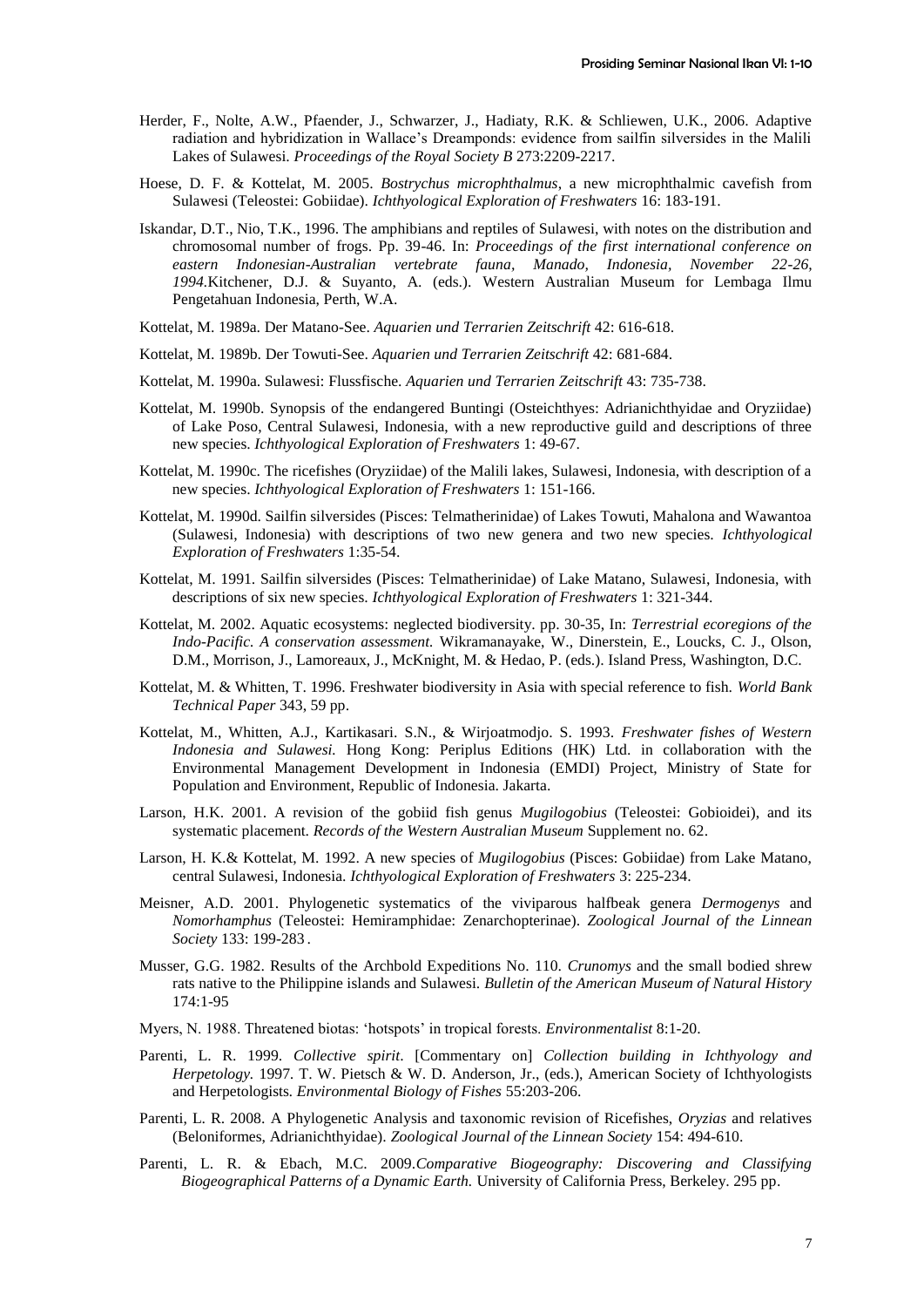- Parenti, L. R. & Ebach, M. C. 2010. Wallacea Deconstructed. Pp. 303-318, In: *Beyond cladistics. The branching of a paradigm.* Williams, D. M & Knapp, S. (eds.). University of California Press, Berkeley
- Parenti, L. R., & Hadiaty, R.K. 2010. A new, remarkably colorful, small ricefish of the genus *Oryzias* (Beloniformes, Adrianichthyidae) from Sulawesi, Indonesia. *Copeia* 2010 (2):269-274.
- Parenti, L. R**.** & Louie, K.D. 1998*. Neostethus djajaorum*, new species from Sulawesi, Indonesia, the first phallostethid fish (Teleostei, Atherinomorpha) known from east of Wallace's Line. *Raffles Bulletin of Zoology* 46(1):139-150.
- Parenti, L. R. & Soeroto, B. 2004. *Adrianichthys roseni* and *Oryzias nebulosus*, two new ricefishes (Atherinomorpha: Beloniformes: Adrianichthyidae) from Lake Poso, Sulawesi, Indonesia. *Ichthyological Research* 51(1):10-19
- Popta, C.M.L. 1905. Note XXII. *Haplochilus sarasinorum*, n.sp. *Notes from the Leyden Museum* 25: 239- 247.
- Sarasin, P. & Sarasin, F. 1897. Über die Mollusken-fauna der grossen Süsswasser-Seen von Central-Celebes III. *Zoologischer Anzeiger* 539/540: 308-320.
- Sarasin, P. & Sarasin, F. 1898. Materialien zur Naturgeschichte der Insel Celebes. I. Die Süsswasser-Mollusken von Celebes. Kreidel Verlag, Wiesbaden.
- Sarasin, P. & Sarasin, F. 1905. Reisen in Celebes ausgeführt in den Jahren 1893-96 und 1902-1903, 1. Kreidel Verlag, Wiesbaden.
- Schrey, W.C. 1978. Fast schon eine ‗Rarität' -Die Gattung *Oryzias*. *Die Aquarien-und Terrarien Zeitschrift*  10: 335-338.
- Simpson, G.G. 1977. Too many lines: the limits of the Oriental and Australian zoogeographic regions. *Proceedings of the American Philosophical Society* 121:107-120.
- Soeroto, B. & Tungka, F. 1991. Fish fauna, fisheries and Adrianichthyoidei in Lake Poso. In *Phylogeny and species differentiation of Adrianichthyoidei in Indonesia.* Study Report. Monbusho International Scientific Research Program, 12-14.
- Soeroto, B. & Tungka, F. 1996. The inland fishes and the distribution of Adrianichthyoidea of Sulawesi Island, with special comments on the endangered species in Lake Poso. In Kichener, DJ, Suyanto, A, eds., *Proceedings of the first international conference on eastern Indonesian-Australian vertebrate fauna, Manado, Indonesia, November 22-26, 1994.* Perth: Western Australian Museum for Lembaga Ilmu Pengetahuan Indonesia, 1-5.
- Tantu, F.Y. & Nilawati, J. 2007. The exotic fish and fisheries in Lake Matano South Sulawesi. *Jurnal Agrokultur* 4(7):29-39.
- Tantu, F.Y. & Nilawati, J. 2008. *Telmatherina albolabiosus*, a new species of sailfin silversides (Atheriniformes: Telamtherinidae) from Lake Matano, South Sulawesi. *Wallacea, Journal of Biodiversity* 1(1): 20-26.
- Villeneuve, M., Gunawan, W., Cornee, J.-J. & Vidal, O. 2002. Geology of the central Sulawesi belt (eastern Indonesia): constraints for geodynamic models. *International Journal of Earth Sciences* 91:524-537.
- von Rintelen, K., Glaubrecht, M., Schubart, C.D., Wessel, A. & von Rintelen, T.2010. Adaptive radiation and ecological diversification of Sulawesi's ancient lake shrimps. *Evolution*, published online 22 June 2010: DOI:10.1111/j.1558-5646.2010.01043.x.
- Wallace, A. R. 1869. *The Malay Archipelago: The Land of the Orang-Utan and the Bird of Paradise: A narrative of travel, with sketches of man and nature*. Dover Publications, New York [1962 reprint].
- Whitten, A.J., Mustafa, M. & Henderson, G.S. 1987. *The ecology of Sulawesi.* Yogyakarta, Indonesia: Gadjah Mada University Press.
- Whitten, A.J., Nash, S.V., Bishop, K.D. & Clayton, L. 1987. One or more extinctions from Sulawesi, Indonesia? *Conservation Biology* 1:42-48.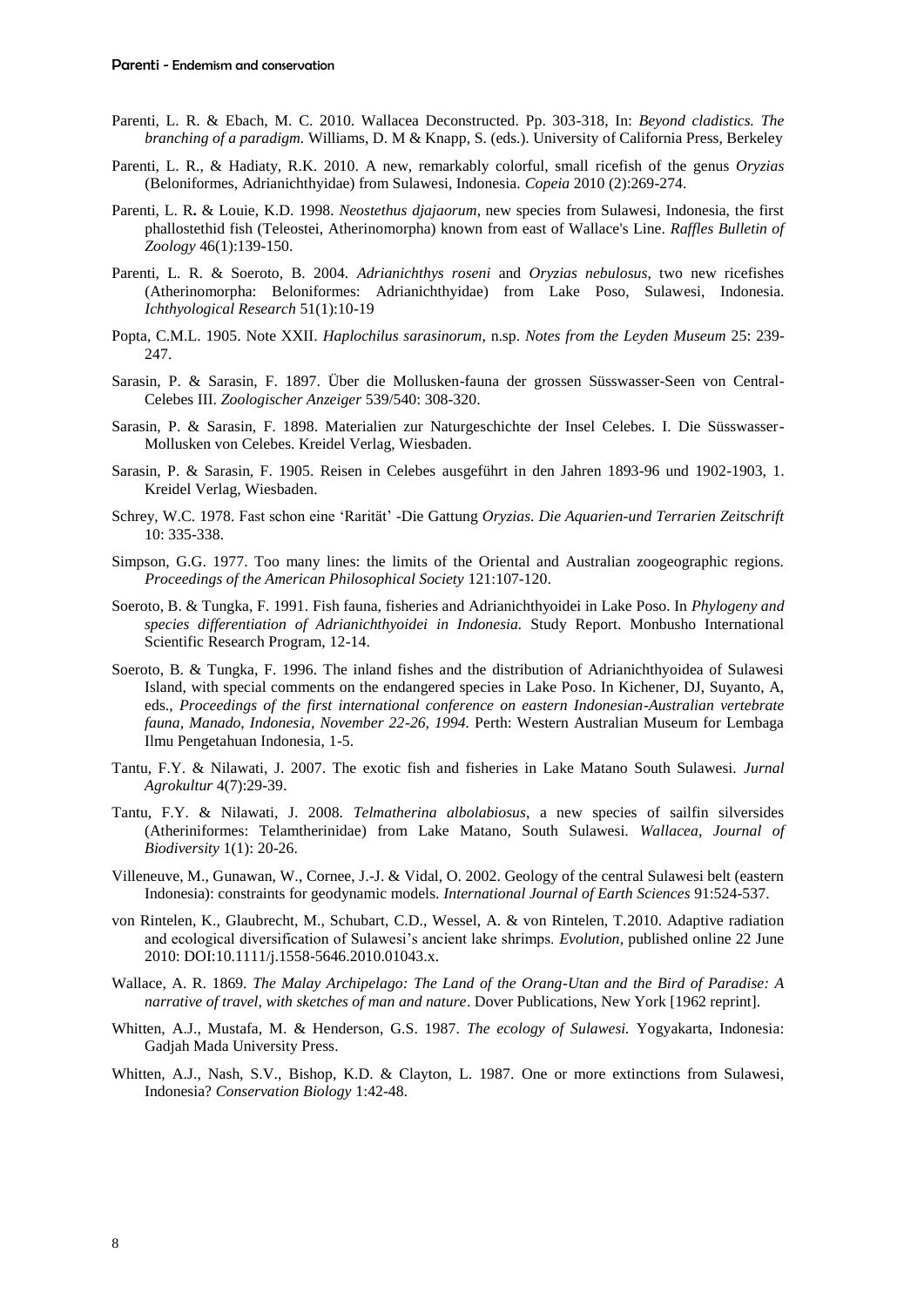Appendix 1. Endemic Freshwater Fishes of Sulawesi (following Kottelat *et al*., 1993; Meisner, 2001; Collette, 2004; Parenti, 2008). For authority of species names not cited in the text, see Eschmeyer (2010).

Order Atheriniformes Family Telmatherinidae Genus *Marosatherina M. ladigesi* (Ahl, 1936) Genus *Telmatherina T*. abendanoni Weber, 1913 *T. albolabiosus* Tantu & Nilawati, 2008 *T. antoniae* Kottelat, 1991 *T. bonti* Weber & de Beaufort, 1922 *T. celebensis* Boulenger, 1897 *T. obscura* Kottelat, 1991 *T. opudi* Kottelat, 1991 *T. prognatha* Kottelat, 1991 *T. sarasinorum* Kottelat, 1991 *T. wahjui* Kottelat, 1991 Genus *Tominanga T. aurea* Kottelat, 1990d T. sanguicauda Kottelat, 1990d Genus *Paratherina P. cyanea* Aurich, 1935 *P. labiosa* Aurich, 1935 *P. striata* Aurich, 1935 *P*. wolterecki Aurich, 1935 Family Phallostethidae Genus Neostethus *N. djajaorum* Parenti & Louie, 1998 Order Beloniformes Family Adrianichthyidae Genus *Adrianichthys A. kruyti* Weber, 1913 *A. oophorus* (Kottelat, 1990b) *A. poptae* (Weber & de Beaufort, 1922) *A. roseni* Parenti & Soeroto, 2004 Genus *Oryzias O. bonneorum* Parenti, 2008 *O. hadiatyae* Herder & Chapuis, 2010 *O. marmoratus* (Aurich, 1935) *O. matanensis* (Aurich, 1935) *O. nebulosus* Parenti & Soeroto, 2004 *O. nigrimas* Kottelat, 1990b *O*. orthognathus Kottelat, 1990b *O*. profundicola Kottelat, 1990c *O*. sarasinorum (Popta, 1905) *O. woworae* Parenti & Hadiaty, 2010 Family Zenarchopteridae Genus *Dermogenys D*. orientalis (Weber, 1894) *D. vogti* Brembach, 1982 Genus *Nomorhamphus N*. brembachi Vogt, 1978 *N. celebensis* Weber & de Beaufort, 1922 *N. ebrardtii* (Popta, 1912) *N. hageni* (Popta, 1912) *N. kolonodalensis* Meisner & Louie, 2000 *N. liemi* Vogt, 1978 *N*. *megarrhamphus* (Brembach, 1982)